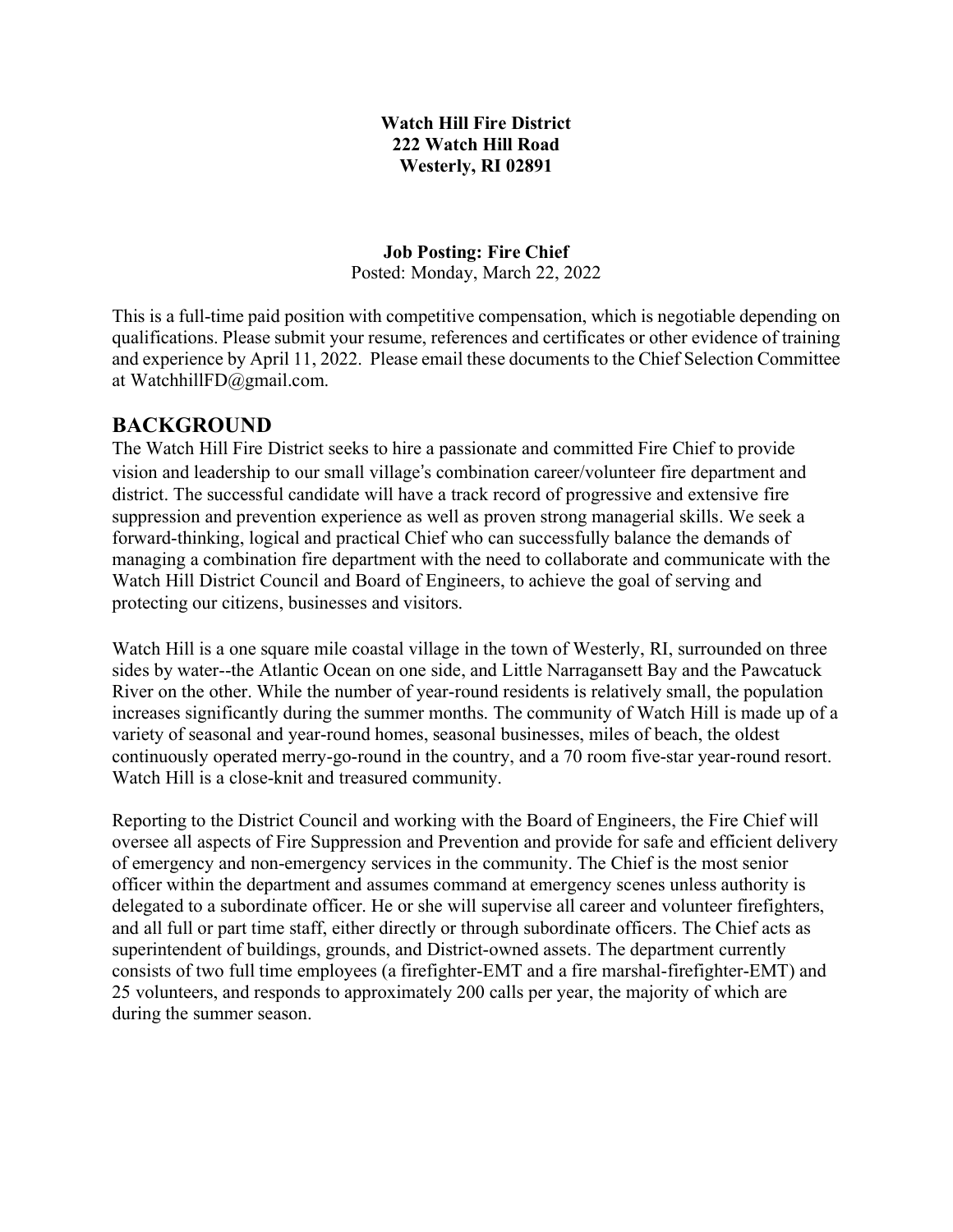### **ESSENTIAL DUTIES AND RESPONSIBILITIES**

- " Manages the administration and operations of the Fire Department, including fire suppression, emergency medical assistance, hazardous materials, technical rescue, marine rescue, fire prevention education and code enforcement services.
- " Establishes appropriate safety measures for and provides adequate coordination of all fire rescue personnel working at any emergency scene and is responsible for utilizing an adequate incident command system for all incidents.
- Develops department policies, regulations, goals, priorities and operating procedures. Prepares and periodically updates the District's Emergency Operations Plan.
- " Spearheads recruitment and retention efforts, training, professional development and succession planning for firefighters and staff to build skills, achieve performance excellence and develop promotional opportunities and varied job assignments.
- " Works with the Board of Engineers and District Council to develop operating and capital budgets and strategic plans. Administers budgets, plans, and reports.
- " Serves as the Fire Department's representative on the Watch Hill Fire District Council and as the District Representative on various town and state committees. Provides expertise on safety impact of changes to traffic, zoning and other community rules and regulations.
- " Oversees all repairs and maintenance of fire department buildings and grounds, and other District-owned assets.
- Promotes positive public relations by participating in a variety of civic, professional, service, and community group meetings and events.
- " Works a full week and works flexible hours as needed to accomplish objectives. Must be available for emergency calls 24/7, with the ability to work extended hours in high-stress emergency situations, including evenings, weekends and holidays.
- Resides within a reasonable distance from the fire station.

# **THE IDEAL CANDIDATE IS SKILLED AT:**

- " working under intense and stressful situations and conditions and making rapid decisions in a short timeframe on an unpredictable schedule
- " engaging collaboratively and diplomatically with a variety of stakeholders, establishing key partnerships with District, Town and State officials, neighboring mutual aid communities, and local residents and businesses
- " managing priorities, delegating authority, and communicating in an effective and transparent manner
- recruiting, developing and retaining both volunteer and career firefighters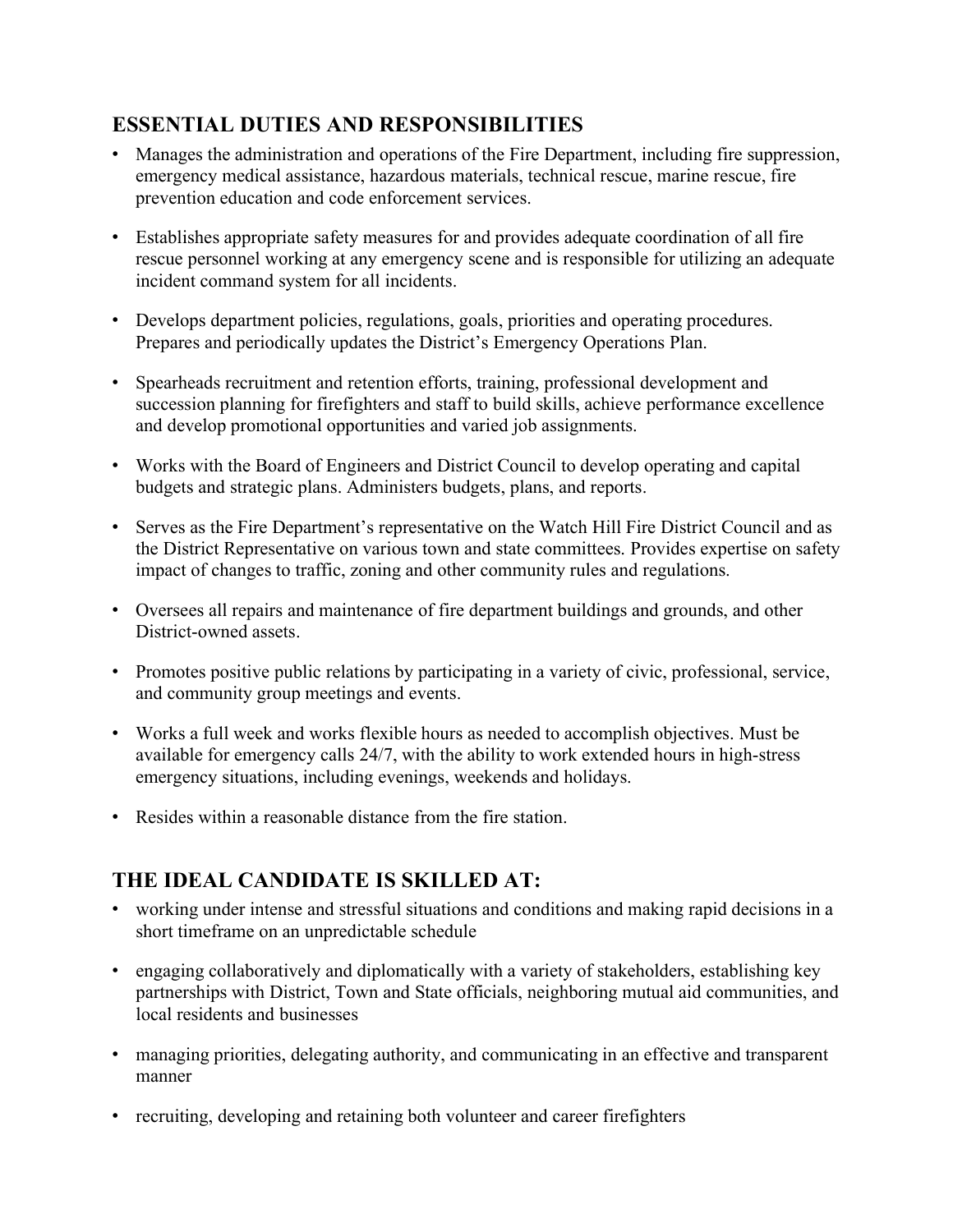# **TYPICAL JOB QUALIFICATIONS/CERTIFICATIONS**

Any combination of education, training and experience that would likely provide the required knowledge and abilities is qualifying. A typical way to obtain the knowledge and abilities would be to have:

- " Bachelor's degree, from an accredited college or university. Courses in fire science, business administration, public administration or related field are desirable
- " Ten years prior work experience as a firefighter and five years of leadership, management, and supervisory duties as a Lieutenant or higher, ideally in a combination volunteer and career department
- " Considerable knowledge of applicable laws, ordinances, standard operating guidelines, and regulations
- Proven expertise and skill in the operation of department tools and equipment
- Completion of the following certifications:
	- Firefighter I and II
	- Fire Officer I (required) and II (desired, but not required)
	- Fire Instructor I (required) and II (desired, but not required)
	- RI EMT or EMR license
	- RI Assistant State Fire Marshal

# **HIRING PREREQUISITES**

- Valid driver's license with clean driving record
- Clear background check
- RI Boating Safety Card (obtain within 3 months of hire)
- Deemed fit for duty by medical physician
- Ability to reside within a reasonable distance from the fire station
- Verified references

# **PHYSICAL & MENTAL REQUIREMENTS**

The physical and mental demands described here are representative of those that must be met by a Fire Chief for the District to successfully perform the essential functions of this job. Reasonable accommodations may be made to enable qualified individuals with disabilities to perform the essential functions of the job.

#### **PHYSICAL REQUIREMENTS**:

While performing the duties of this job, the Chief is frequently required to work at a computer or stand for prolonged periods of time. Operates computer (hardware and software), telephone, portable radios, and other standard office equipment. Sufficient speech and hearing are needed to clearly convey and receive information over the phone, portable radio, and in person. Must have sufficient vision to perform the essential functions of the job in both daytime and nighttime